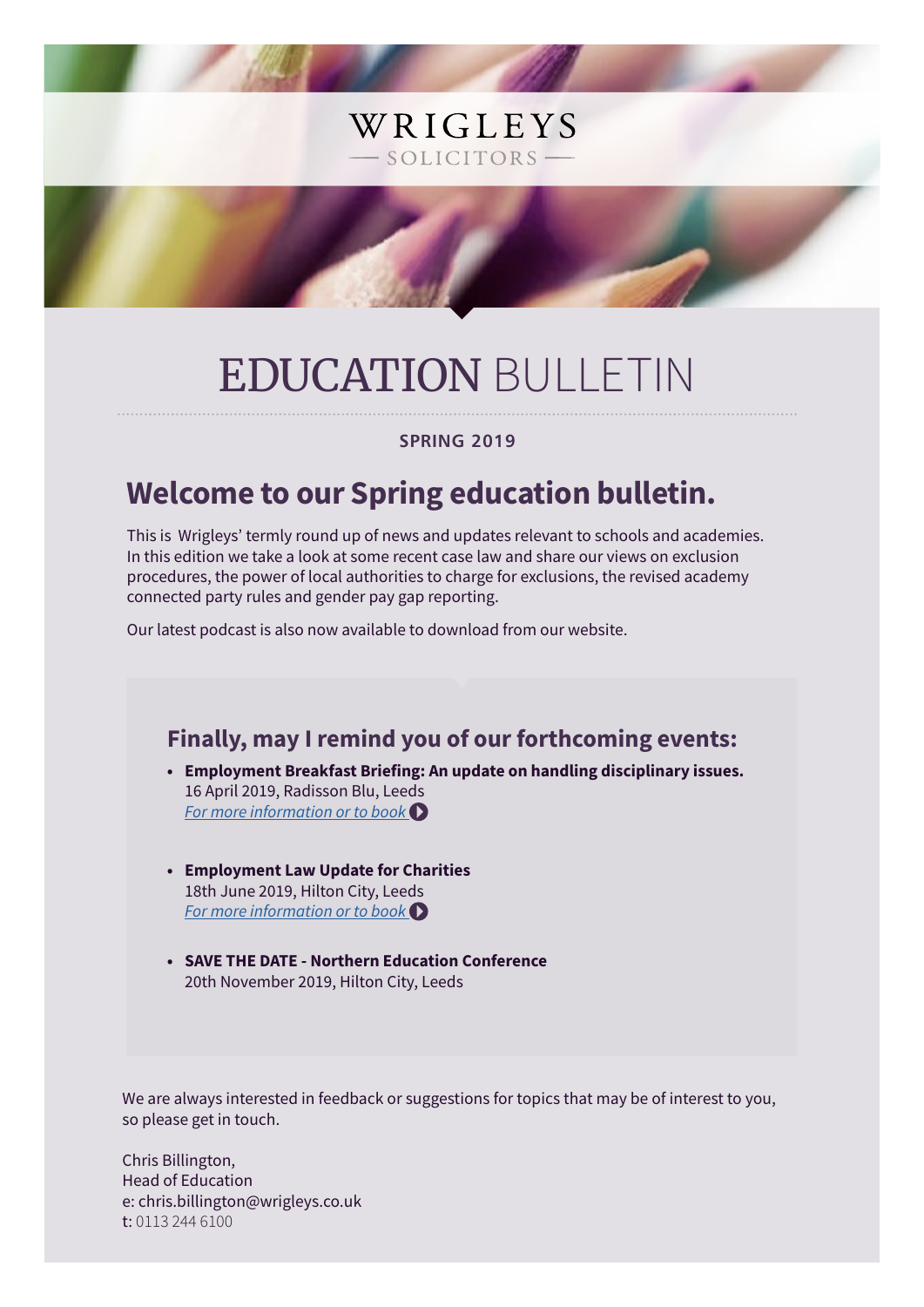### **Contents**

- **1.** Schools and the provision of affordable housing
- **2.** Can an individual be personally liable for dismissing someone because of whistleblowing?
- **3.** Guidance to help Employers close the Gender Pay Gap
- **4.** Should applicants for work with children or vulnerable adults have to disclose spent convictions?
- **5.** Can local authorities charge schools and academies for exclusions?
- **6.** A guide to the exclusions procedure
- **7.** Council's "evisceration" of details in a child's Education and Health Care Plan was unlawful

### **Schools and the provision of affordable housing**

Assessing the implications of an absence of affordable housing for teachers, and considering how schools' surplus land could provide solutions.

There have been a number of recent references to concerns expressed by schools around the lack of affordable housing and its impact on the recruitment and retention of teachers. Reports in the press have highlighted the plight of teachers threatened by homelessness. The absence of affordable housing does of course have much wider social implications. However, some schools have challenged their own role and whether they can do something positive to help.

#### **Government strategy**

The Department for Education published its Teacher Recruitment and Retention Strategy in January 2019 highlighting four key barriers and strategy priorities to address them. Within this strategy is:

- recognition of the budgeting challenges schools face and that more is being asked of them
- a commitment to exploring whether there is a demand from teachers for new homes on surplus school land and whether an extension of permitted development rights is needed to speed up such developments.

This does not, however, include any funding commitments.

#### **The housing issue is not new**

The Teachers' Housing Association was established in 1967 and provides rented accommodation for people in housing need, particularly those associated with education. The Teacher's Building Society was founded in 1966 and provides mortgages and savings accounts to teachers. Both organisations are mutuals, owned by their members rather than by commercial investors who would generally be seeking to maximise a financial return. Other housing associations will support keyworkers, that is public sector workers including those in education, with lower-than-market rents. For those in a stronger position, there are various Help to Buy and Shared Ownership schemes.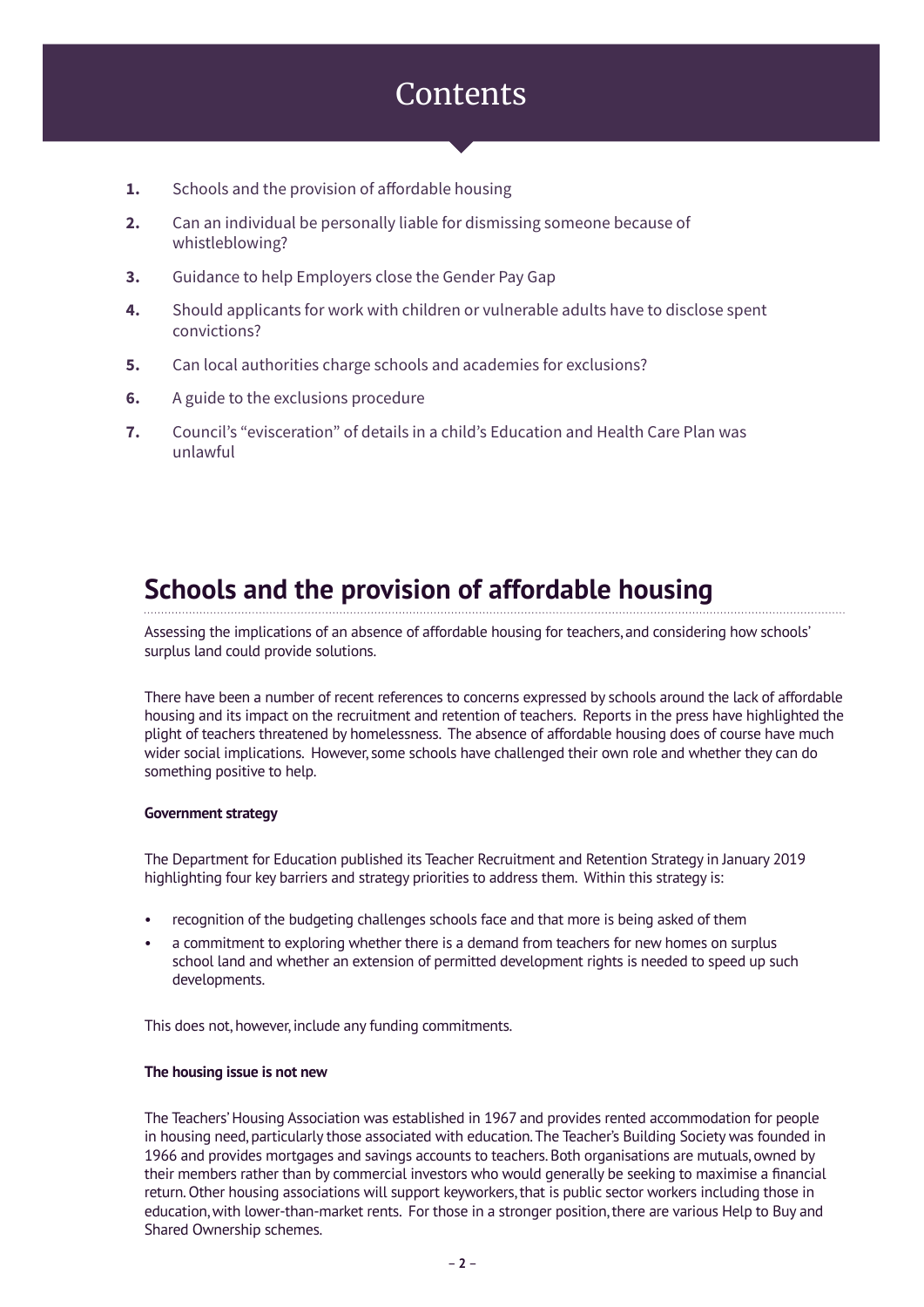It is not unusual for new housing developments, or refurbishments, to including planning conditions to make provision for affordable housing. Since 2010 local authorities have been able (and since 2014 are required) to charge a Community Infrastructure Levy on developments, which raises funds for the provision or improvement of local infrastructure (such as school provision). However CIL monies cannot at present be used to support affordable housing; although a 2018 Government consultation opened up this possibility this has not followed through.

#### **So what can a school do?**

Again in many ways, this is nothing new. Maintained schools have long provided homes for members of staff, such as caretakers. Academies have inherited many of these arrangements when a caretaker transferred over on conversion, including obligations to rehouse the caretaker on retirement. Similarly the few maintained boarding schools and academies with boarding provision that exist also make provision for housing staff, as part of their boarding duties. Such arrangements may be few and far between, but they demonstrate the principle that maintained schools and academies can and do make provision for housing staff.

The issue is therefore, not can but how schools make provision for housing staff.

Independent schools, many of which are educational charities similar to an academy trust, have long made provision for staff accommodation (for both teaching and non-teaching staff). This includes provision of rented accommodation, assistance with buying local homes through loans (unsecured and secured through second or third mortgages) and private shared-ownership schemes (where the school may jointly own the accommodation bought by the teacher). There are various advantages and disadvantages of such schemes, including tax issues that need to be considered. However, such support was not introduced overnight and independent schools have had a long period of time to establish their local arrangements.

Most maintained schools and academies will not have the luxury of spare cash to be able to finance such schemes, or at least not so that they can be made available to all staff. As noted above, attention has been given to what some schools may have; and that is surplus land.

For a great many years there has been opposition to schools disposing of playing fields, which usually includes any unbuilt land that a school occupies. There are various regulations that govern how any land identified as surplus to a school's requirements can be disposed of.

#### **Land ownership**

A significant starting point to be overcome is the simple fact that whilst some maintained schools will own their school site, most do not. Land will be vested in the local authority or perhaps a foundation or diocese. Some academy trusts will own land, but many more will have a lease, either from the local authority or a private landlord, or occupy under a licence, particularly for church schools. Accordingly prioritising housing for staff is very likely to be a collaborative project rather than something that is wholly within the control and power of the school.

Of course, even if sufficient surplus land can be made available, the homes will have to be built. Again most schools would not be in a position to finance such a project. There are options, which include discussions with commercial developers and housing associations. Each party will have different needs, priorities and expectations. Work will be required to ensure that prioritising housing for school staff is a common objective.

A further option is the government-owned property company locatED which it has been suggested could extend it operation to support housing for staff alongside the delivery of new school places.

#### **Wrigleys' experience**

Wrigleys has worked for many years with a range of not-for-profit organisations in the charity and voluntary sector, including community groups which have sought to tackle the lack of affordable housing in different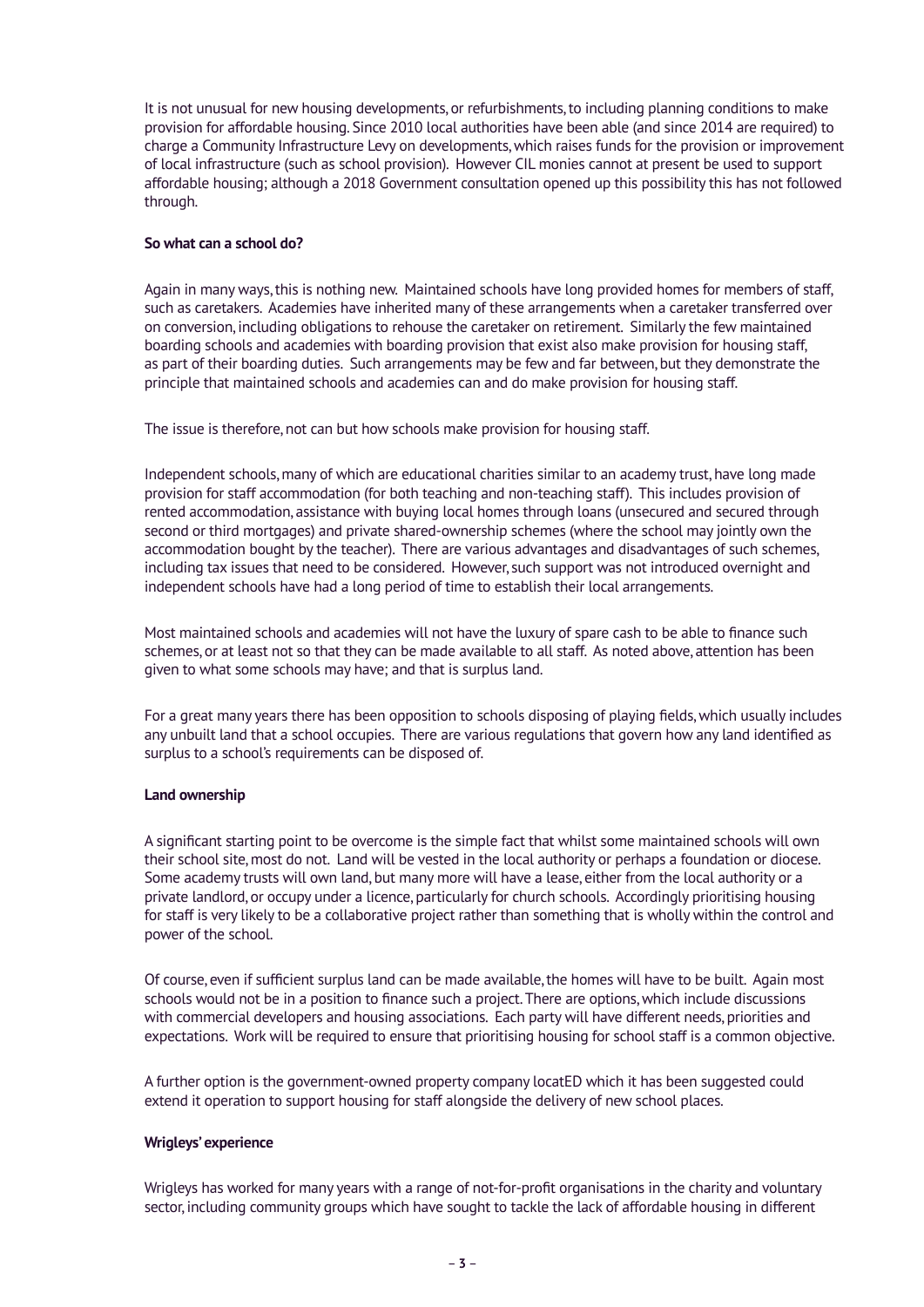and novel ways. For most schools wishing to support housing for staff, there will need to be some form of collaboration with others. Other (non-commercial) options do exist alongside registered housing associations, which should be considered.

#### **Community land trusts**

Community land trusts (CLTs) are a growing movement, set up for the purpose of furthering the social, economic or environmental interest of a local community by acquiring and managing land and assets. Anyone can become a member of a CLT.

Further background on what a CLT is can be found in an earlier article, available on the *[Wrigleys' website](https://www.wrigleys.co.uk/news/charity-social-economy/back-to-basics-in-community-led-housing-what-is-a-community-land-trust/)*, along with a list of some of our CLT *[clients](https://www.wrigleys.co.uk/charities-and-social-economy/community-led-housing/community-land-trusts/)*. A 'local community' can be defined by common interest or geography, such as a group of teachers or a school working with local groups to ensure quality education provision.

An example is London *[CLT's St Clements scheme](https://www.londonclt.org/st-clement-s)* which offered 23 permanently affordable homes with prices linked to local wages. This is a radical scheme that deliberately decouples the cost of homes from the housing market where Wrigleys acted for a number of the eventual buyers. London CLT is looking at a number of other sites and teachers who are struggling in London would be well advised to look at London CLT to see whether they would be eligible for a property.

There are various projects around the country; one at the stage of buying a site is in *[Oxford,](https://www.oclt.org.uk/)* where the intention is to let at perpetually affordable rents, with the support of the local council.

#### **Community-led housing**

Community-led housing groups, such as cohousing groups and housing co-operatives, have been around for longer than CLTs (at least in the UK). Again there is an earlier article on what is cohousing on our website *[\(here\).](https://www.wrigleys.co.uk/news/charity-social-economy/what-is-cohousing/)* These organisations can offer an alternative to buying your own property and give members a chance to live at least some of their life communally. Communal living, with the opportunity to close your own front door when you want, can appeal to diverse groups of people, from those moving to a new area to older people who want to live in a supported environment.

A housing co-operative is particularly suited to individuals or couples seeking a smaller, shared house option, although there are larger, multi-unit models.

A number of examples of current cohousing groups can be found on the *[UK Cohousing Network's website](https://cohousing.org.uk/information/uk-cohousing-directory/)* and some of those that Wrigleys have acted for recently can be found on our website, for *[cohousing](https://www.wrigleys.co.uk/charities-and-social-economy/community-led-housing/cohousing/)* and *[housing co](https://www.wrigleys.co.uk/charities-and-social-economy/community-led-housing/housing-cooperatives/)[operatives.](https://www.wrigleys.co.uk/charities-and-social-economy/community-led-housing/housing-cooperatives/)*

Examples of how these work are project in:

- *[Colchester,](http://cannockmillcohousingcolchester.co.uk/)* which involved around 30 properties with a central communal building (known as a common house) where residents can chose to share kitchen and dining and lounge facilities (although each property does have its own separate facilities).
- *[Leeds](https://www.lilac.coop/community/)* involving 20 eco-build homes in a mix of co-operative and cohousing principles, including family and individual rental units.

Schools already support housing for staff

As noted above, schools already support housing for staff. Smoothing the playing field disposal rules and planning process will likely help, but is not an essential first stage for increasing the number of schools supporting staff in this way. Most schools will find it difficult to go it alone and few will, at least initially, have the requisite skills or experience to manage any large scale project. Collaboration will be key and there are existing examples of effective affordable housing schemes from across the not-for-profit sector.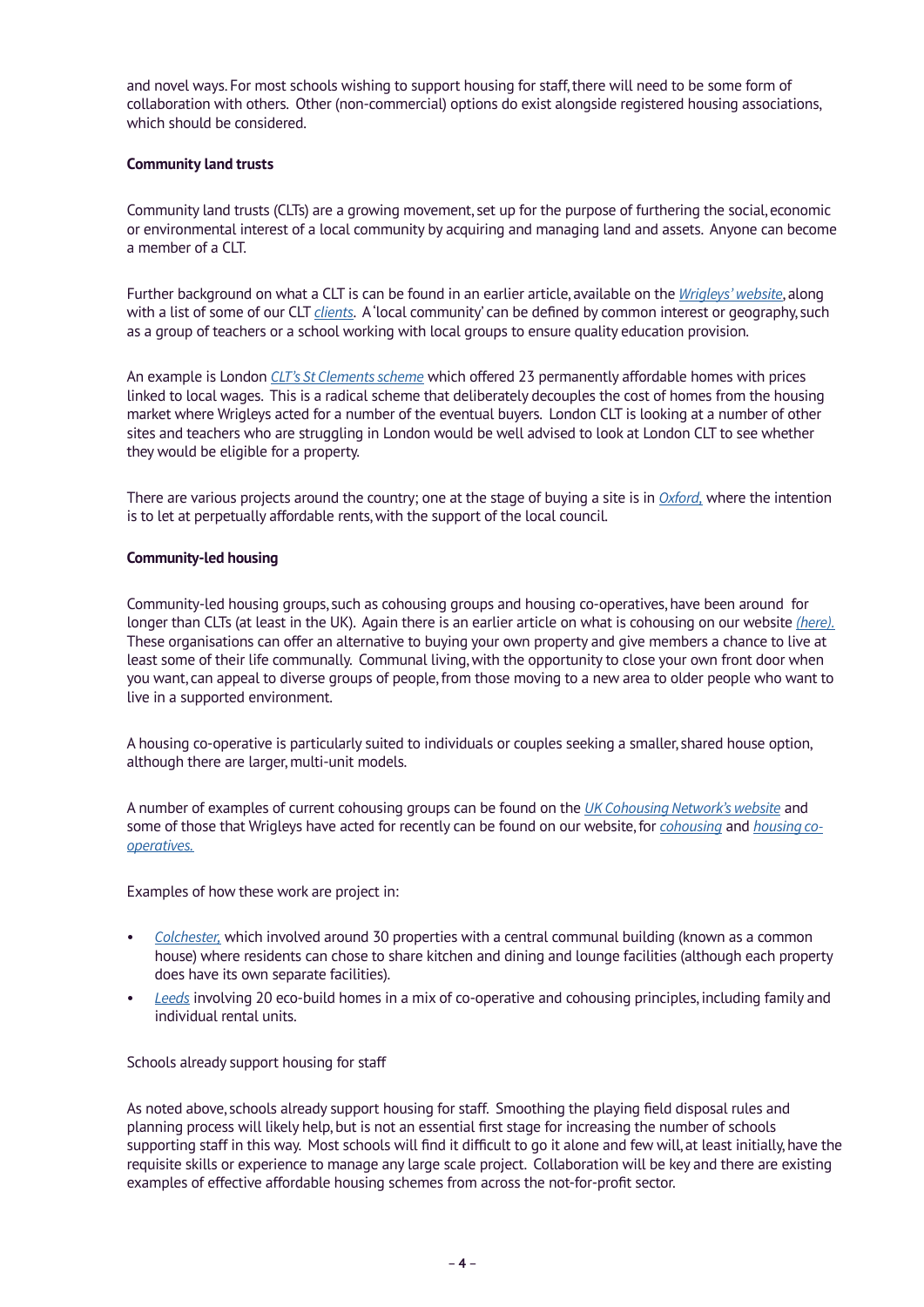# **Can an individual be personally liable for dismissing someone because of whistleblowing?**

Court of Appeal holds two directors of a company personally liable for dismissal-related losses.

In *[Timis and another v Osipov](https://www.bailii.org/ew/cases/EWCA/Civ/2018/2321.html)*, the Court of Appeal held that two directors of a company were personally liable for dismissal-related losses for actions which led to the claimant's dismissal.

Mr Osipov was CEO of International Petroleum. He raised concerns about corporate governance at the company and compliance with Nigerien law. Mr Osipov was instructed by the directors not to visit Niger. Such visits should have been a significant part of his role. Mr Timis, a director of the company, then instructed Mr Sage, another director, to dismiss Mr Osipov.

Mr Osipov brought whistle-blowing detriment and automatic unfair dismissal claims against his employer and detriment claims against Mr Timis and Mr Sage. An employment tribunal upheld his claims and awarded him £1,745,000 with the company and the two directors being jointly and severally liable. In this case, the company was insolvent and the two directors benefitted from directors' and officers' liability insurance. The EAT agreed with the tribunal's decision.

The Court of Appeal has now also upheld the decision of the tribunal.

Under whistleblowing legislation, an employee cannot bring a detriment claim against his or her employer where the detriment amounts to dismissal under Part X of the Employment Rights Act 1996 (although a worker can bring such a claim). An employee can of course bring a claim relating to unfair dismissal on the ground of whistleblowing. This claim can only be brought against the employer and not against individuals.

However, this case makes clear that an employee can bring a detriment claim against one or more work colleagues, even where the detriment amounts to dismissal, and those colleagues can be individually liable for losses that follow, including loss of earnings. In this case, the directors were party to the decision to dismiss and their actions in dismissing were motivated by the claimant's protected disclosures. There were therefore personally liable along with the employer for Mr Osipov's substantial losses due to the dismissal.

It is important that employees and officers of an organisation are aware that whistleblowing detriment claims can be brought against them personally. Those responsible for dismissal decisions may be found to have personal liability for losses relating to that dismissal. This is similar to discrimination claims, where individuals can find themselves named as individual respondents.

# **Guidance to help Employers close the Gender Pay Gap**

The Government Equalities Office publishes new guidance as 2019's gender pay gap reporting deadline approaches

As the deadline draws close for 2019 reporting on the gender pay gap, for those employing over 250 staff, the Government Equalities Office ("GEO") has published two new pieces of guidance.

Whilst gender pay gap reporting has its critics, GEO research suggests the new reporting obligation has seen an increased awareness and understanding of issues which can impact on the gender pay gap, has facilitated discussions including significantly at board level and has increased the number of employers who view closing the gap as a priority.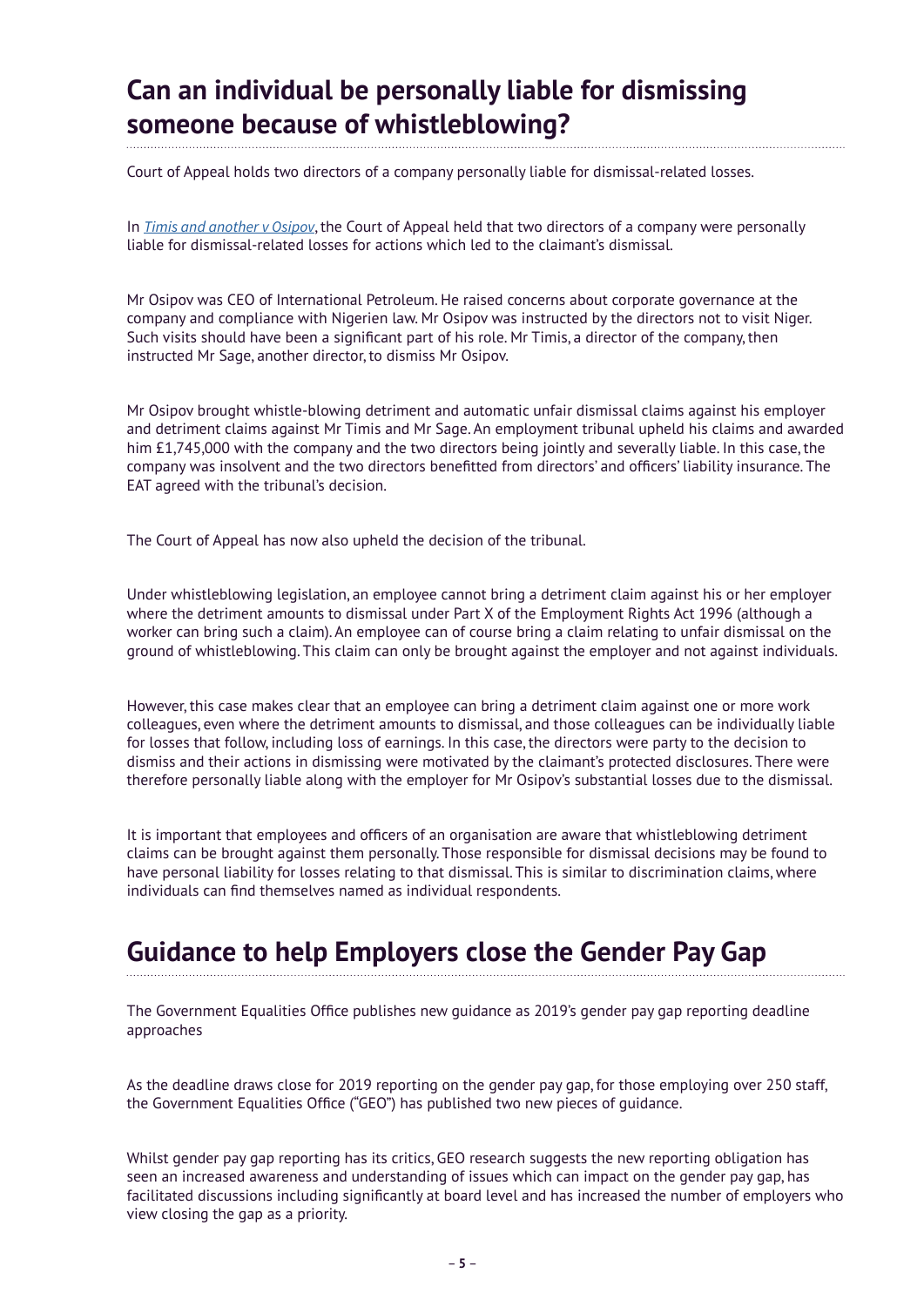Eight Ways to Understand Your Gender Pay Gap suggests questions to help identify different potential causes of the gender pay gap; looking at recruitment, promotion and advancement and the rate and percentage of men and women leaving, at different levels of seniority.

This remains a generic approach but does enable employers to delve deeper into their particular sector and identify wider societal issues that underlie any imbalance.

Understanding the reasons for your particular gender pay gap is key in identifying what you can reasonably do to tackle that gap. This is the first of Four Steps to Developing a Gender Pay Gap Action Plan, which draws together the experiences of employers who have already successfully developed and implemented effective action plans. The guidance highlights the importance of engaging with staff, with clear buy-in from senior people which will help embed any actions so that they become part of your culture, your normal way of working.

All action plans will evolve and require sufficient time to do so through monitoring, review and regular reevaluation with the support of an identified champion within your organisation to drive this process.

### **Should applicants for work with children or vulnerable adults have to disclose spent convictions**

Supreme Court upholds decision that the rules on disclosing multiple spent convictions in an enhanced DBS check are disproportionate and incompatible

When do spent convictions have to be disclosed?

As a general rule, spent convictions and cautions do not have to be disclosed to a prospective employer. However, if a candidate is seeking work in an "excepted occupation", including roles working with children or vulnerable adults, an enhanced DBS check will be required and this will list all previous convictions, including in some cases spent convictions.

In 2014 the rules were revised to filter out single convictions for non-violent, non-sexual offences with no custodial or suspended sentence after 11 years (or five and a half years where the offence was committed under the age of 18). A job applicant for a role in an excepted occupation with more than one spent conviction, however, must disclose all spent convictions regardless of the nature of the offence or penalty imposed.

Case: *[R \(on the application of P\) v Secretary of State for the Home Department](https://www.bailii.org/uk/cases/UKSC/2019/3.html)*

The joined applications included that of Ms P who has for some time unsuccessfully sought work as a teaching assistant. In 1999, she was convicted of theft for stealing a book worth 99p and of a further offence of failing to appear in court. Because she had more than one spent conviction, each was disclosable in her applications for work with children. She committed these offences when she was suffering from undiagnosed schizophrenia. Her condition has since been diagnosed and is successfully controlled by medication. She has not offended again. Ms P has been faced with the difficult decision of having to disclose her medical history in order to explain the circumstances of her convictions.

Another applicant, Mrs Gallagher, was convicted in 1996 for two offences: failure to wear a seatbelt while driving and for failing to ensure that her children were wearing theirs. She was convicted once again in 1998 of similar offences. In 2014, she applied for a social work role which required disclosure of multiple spent convictions. Mrs Gallagher disclosed her 1996 convictions. She failed voluntarily to disclose her 1998 convictions but these were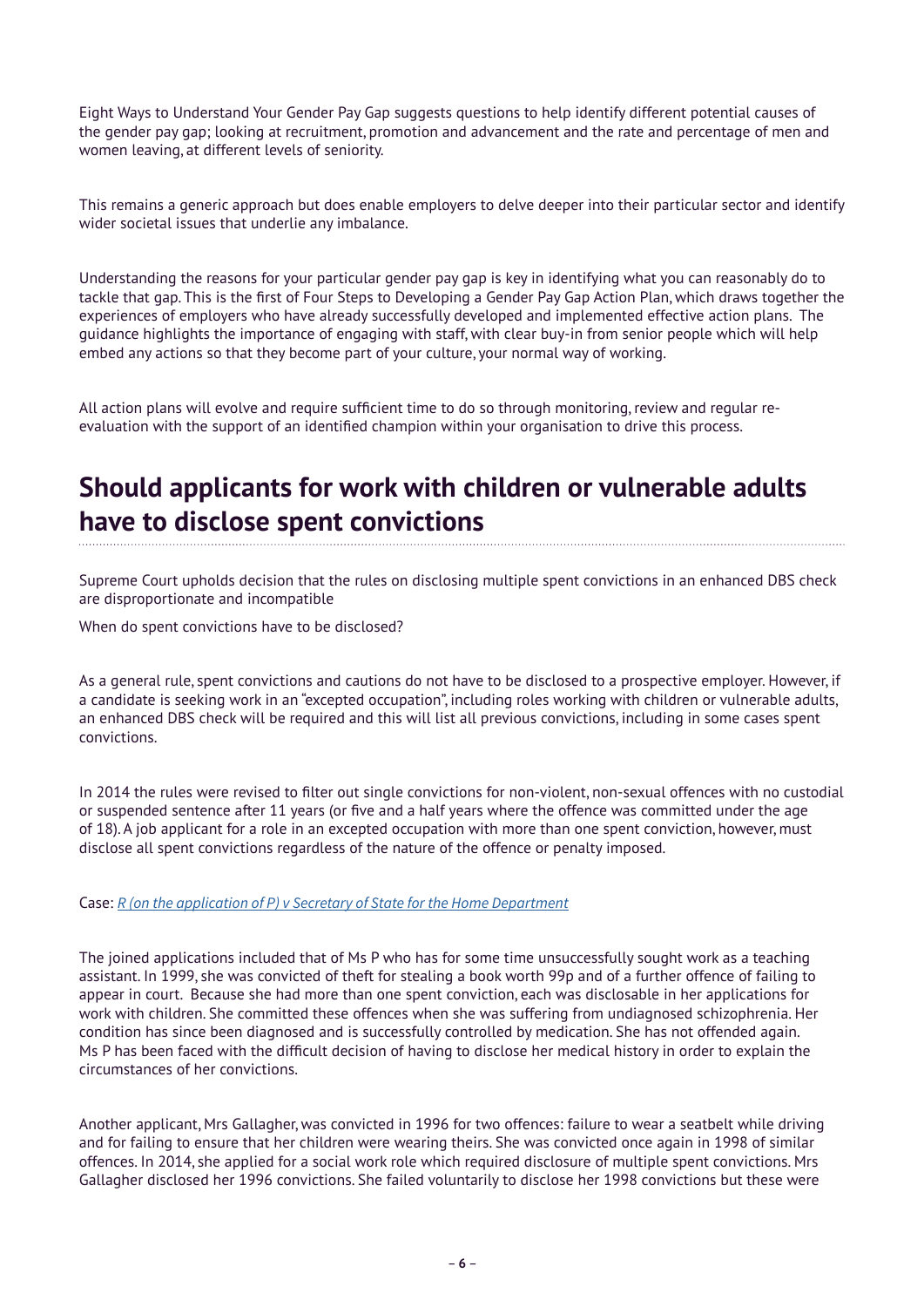disclosed on the enhanced DBS check. Mrs Gallagher's job offer was withdrawn on the basis that she had been dishonest in her application.

#### **The Supreme Court decision**

The Supreme Court agreed with the lower courts that the rule on disclosing multiple spent convictions is incompatible with the European Convention on Human Rights (the Convention). A public authority can only interfere with the right to respect for privacy under Article 8 of the Convention if that interference is in accordance with the law and is necessary in a democratic society (for example to protect public safety, to prevent crime and for the protection of health or morals). The judges noted that the disclosure rules apply no matter the nature of the offences, their similarity to each other, the number of occasions involved, or the intervals of time separating them. They decided that this interference with the right to privacy could not be regarded as a necessary or proportionate means of informing employers about the likelihood of an applicant offending in the future.

The Supreme Court also determined that the rules are disproportionate in the way they deal with warnings and reprimands given to young offenders. The judges commented that such warnings should have a wholly instructive purpose and that their use as an alternative to prosecution was designed to avoid unnecessarily blighting a young offender's later life and career. They held that having to disclose such warnings to an employer is inconsistent with this purpose.

#### **Comment**

Where legislative rules are declared incompatible with the Convention, the rules continue in force, but the matter will go back to the Government to reconsider the rules. It is therefore likely that changes will be made in the future to the rules on disclosing multiple spent convictions and cautions received during childhood.

Employers who work with children and vulnerable adults will be well aware of the safer recruitment rules. However, it is important that applicants are not rejected because of a criminal record without considering the particular risks of employment. Employers should carefully consider: whether the conviction is relevant to the position applied for; the seriousness of the offence; the length of time since the offence was committed; whether there is a pattern of offending; whether the applicant's circumstances have changed since the offending behaviour took place; and any explanation offered by the applicant.

The Government has stated that it is committed to continued membership of the Convention and individuals will continue to be able to take cases to the European Court of Human Rights, even after a "no deal" exit from the EU. However, there remains some uncertainty over the way human rights cases will be dealt with in UK courts in the future. The Government has suggested that it will replace the UK Human Rights Act 1998 with a UK Bill of Rights, but it has postponed any such major change to constitutional legislation while the Brexit process is underway.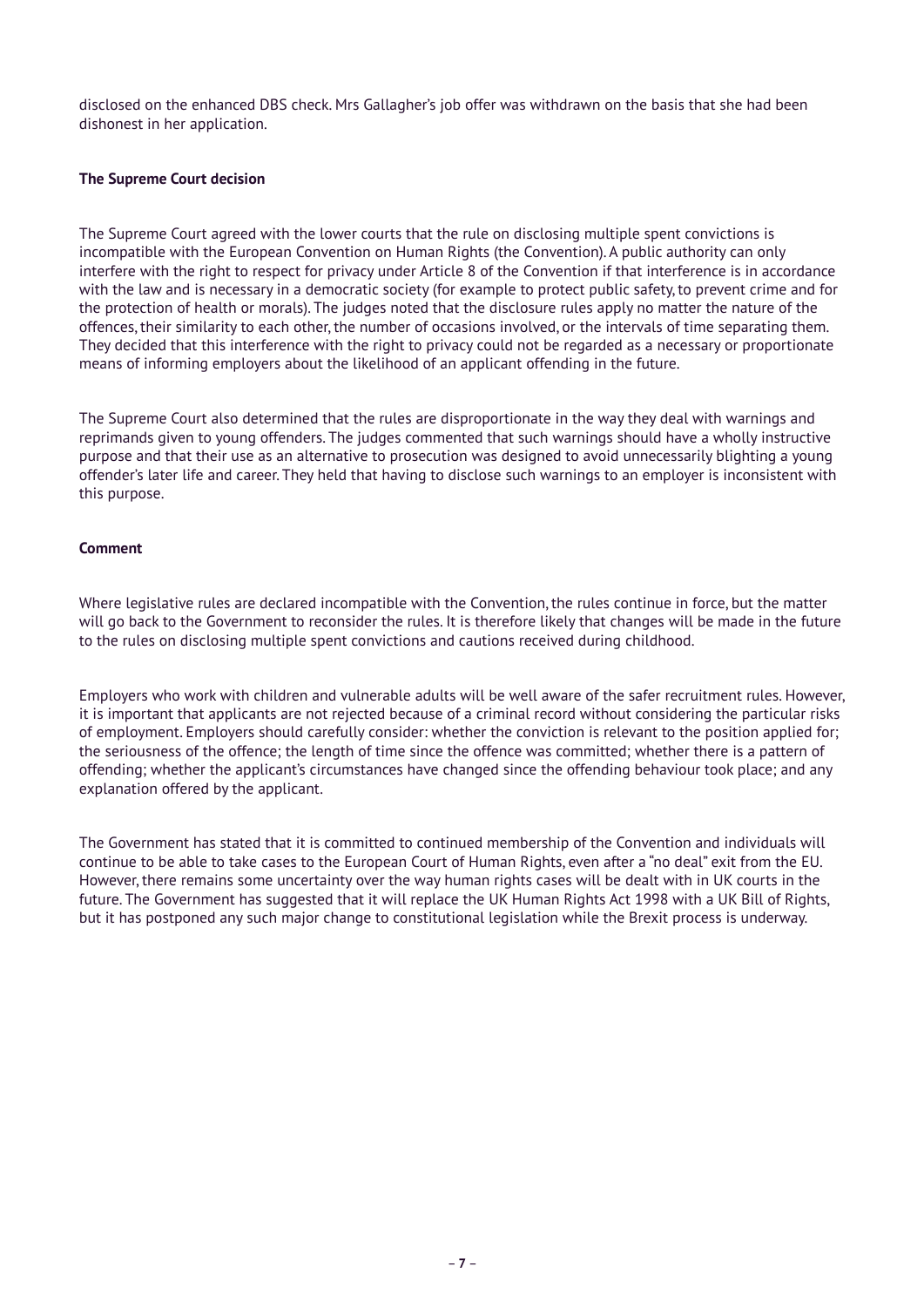### **Can local authorities charge schools and academies for exclusions?**

Looking at the increasing trend for local authorities to charge for exclusions and the legality of this under the relevant funding regulations.

In our work with schools and academies, we have seen an increasing number of local authorities seeking to charge schools and academies where a pupil is permanently excluded and moves to another school/academy or a pupil referral unit. These charges are often presented as part and parcel of the allocation of funding which is required to follow the pupil when they are excluded; equally, they are presented as an additional charge (or even as a fine). The rationale often given by local authorities for these charges is that the money is needed to fund local authorityrun pupil referral units. Given the climate of austerity and financial constraint, this approach is understandable. However, it is not one which local authorities are permitted to take under the legal framework which governs school funding and exclusions.

#### **The Relevant Legal Frameworks for Exclusions:**

#### **The Legal Framework for Maintained Schools**

The legal framework for maintained schools is set by Section 47 of the School Standards and Framework Act 1998 (the "SSFA") and Regulation 27 of the School and Early Years Finance (England) (No 2) Regulations 2018 (the "Funding Regulations"), where Regulation 27 requires a local authority to make an adjustment to the delegated budget for a maintained mainstream school where a pupil is permanently excluded from that school and moves to another maintained school.

The Funding Regulations provide the relevant statutory formula which determines the amount by which the delegated budget is adjusted.

However, the Funding Regulations do not permit a local authority to levy any additional charge on a maintained school where a pupil is excluded from that school. The principle is that that the pupil's relevant funding, or more precisely a balance of the funding for the remaining academic year, follows the pupil.

#### T**he Legal Framework for Academies**

The legal framework for academies is set by their funding agreement which provides that mainstream academies and special academies which admit pupils without statements of special educational needs must, if asked by a local authority, enter into an agreement (the "Exclusion Agreement") which has the effect that, where:

- the academy admits a pupil permanently excluded from a maintained school or from an academy with whom the local authority has a similar agreement;
- the academy permanently excludes a pupil;

the arrangements for payment will be the same as if the academy were a maintained school under the Funding Regulations. In other words, the budget for that academy will be adjusted so the balance of funding follows the permanently excluded pupil.

The amount by which the budget is adjusted should accordingly follow the statutory formula provided under the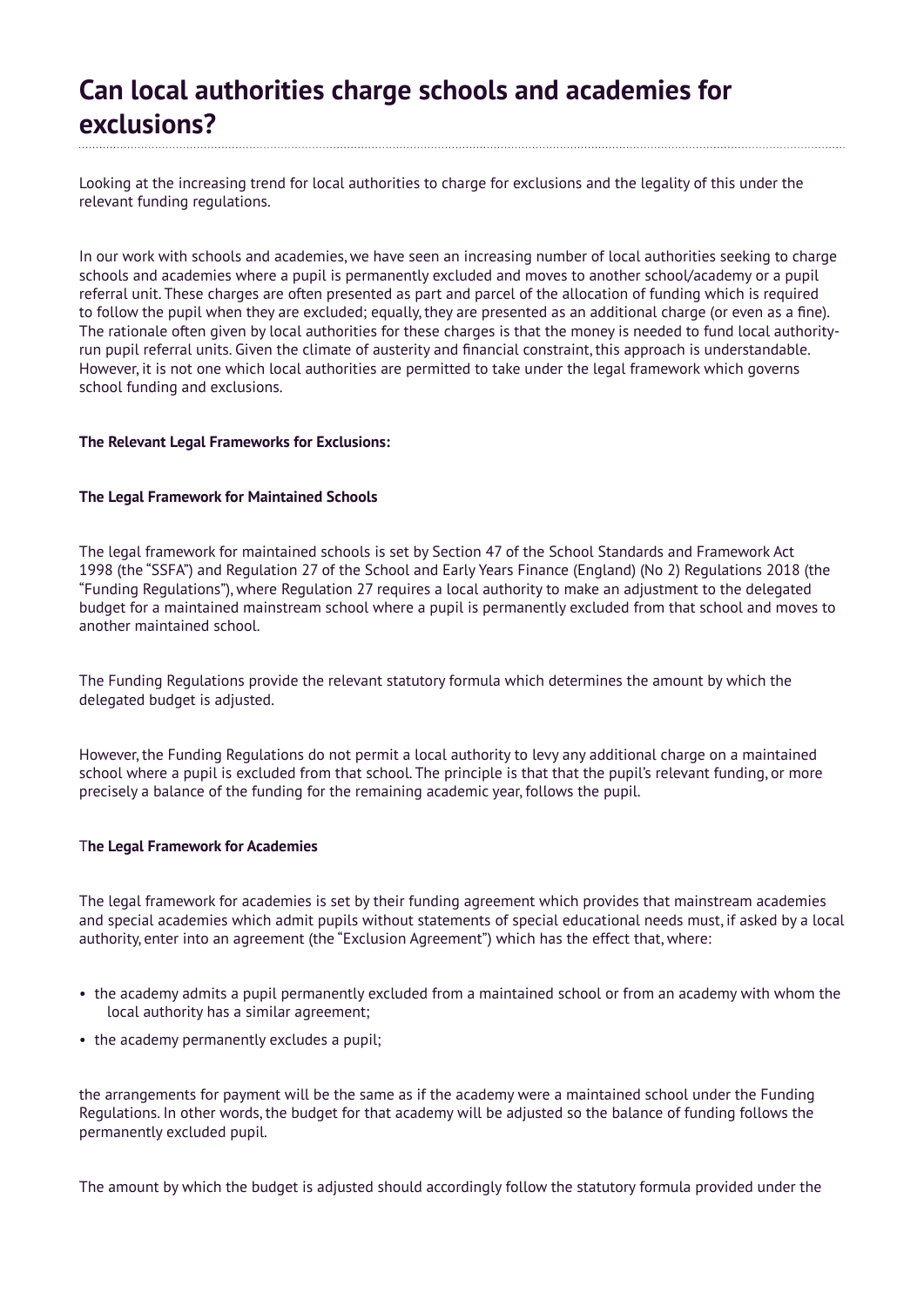#### Funding Regulations.

Neither the funding agreement nor the Funding Regulations permit a local authority to levy any additional charge on an academy where a pupil is excluded from that academy. In fact, the funding agreement makes clear that the general annual grant is paid to the academy trust 'towards the normal running costs or capital expenditure' of an academy. An academy trust is therefore not permitted to pay its general annual grant towards the operating costs of a local authority-run pupil referral unit and/or for any other provision for a pupil who is not on their roll.

A breach of the funding agreement may lead to a Financial Notice to Improve being issued by the Education and Skills Funding Agency ("ESFA") which, if not complied with, would entitle the ESFA to terminate the funding agreement.

#### **A further point on the Exclusion Agreement**

As noted above, an academy trust is required (by its funding agreement) to enter into an Exclusion Agreement if invited to do so by the local authority. We have seen situations where local authorities have insisted on a particular form of agreement, which either replaces the Funding Regulations formula or includes an obligation to make additional payments, i.e. over and above the payments required by the Funding Regulations.

A local authority cannot insist that the academy agrees such provisions. An academy is not required to agree whatever the local authority presents (even if the agreement is in the same form that has been signed by other academies); only one which complies with the Funding Regulations. However, should the academy sign up then, regardless of the position under their funding agreement and the Funding Regulations, the academy becomes contractually obliged to pay the additional charges, i.e. the academy has agreed to the levy.

In some of those agreements, we have seen the local authority give itself the power to determine what the level of payment from the academy will be in the future, bypassing the Funding Regulations completely.

There is a separate point whether the individual who signed the Exclusion Agreement on behalf of the academy may have acted in breach of authority, breached the academy's scheme of financial delegation or be subject to some other charge of misconduct.

#### **What about the schools forum?**

When challenged on the levying of charges to schools and academies for permanent exclusions, local authorities may suggest that the charges are required to fund local authority-run pupil referral units, have been approved by the schools forum and are being implemented on this basis.

Section 47A of the SSFA states that the purpose of a schools forum is to advise the local authority. Regulation 10(1)(b) of the Schools Forums (England) Regulations 2012 (the "Schools Forums Regulations") also provides that a local authority must consult the schools forum annually in respect of the local authority's functions relating to the schools budget including arrangements for paying top-up funding to pupil referral units and other providers of alternative provision.

Neither the SSFA nor the Schools Forums Regulations provide that decisions of a schools forum are binding on a local authority. The fact that a schools forum confirms it is content with charges proposed by a local authority during consultation does not therefore mean that the charges are approved and are to be applied or that they are a legitimate activity by the local authority. Certainly, an agreement with the Schools Forum about what charges can be made relating to an excluded pupil can't override the Funding Regulations.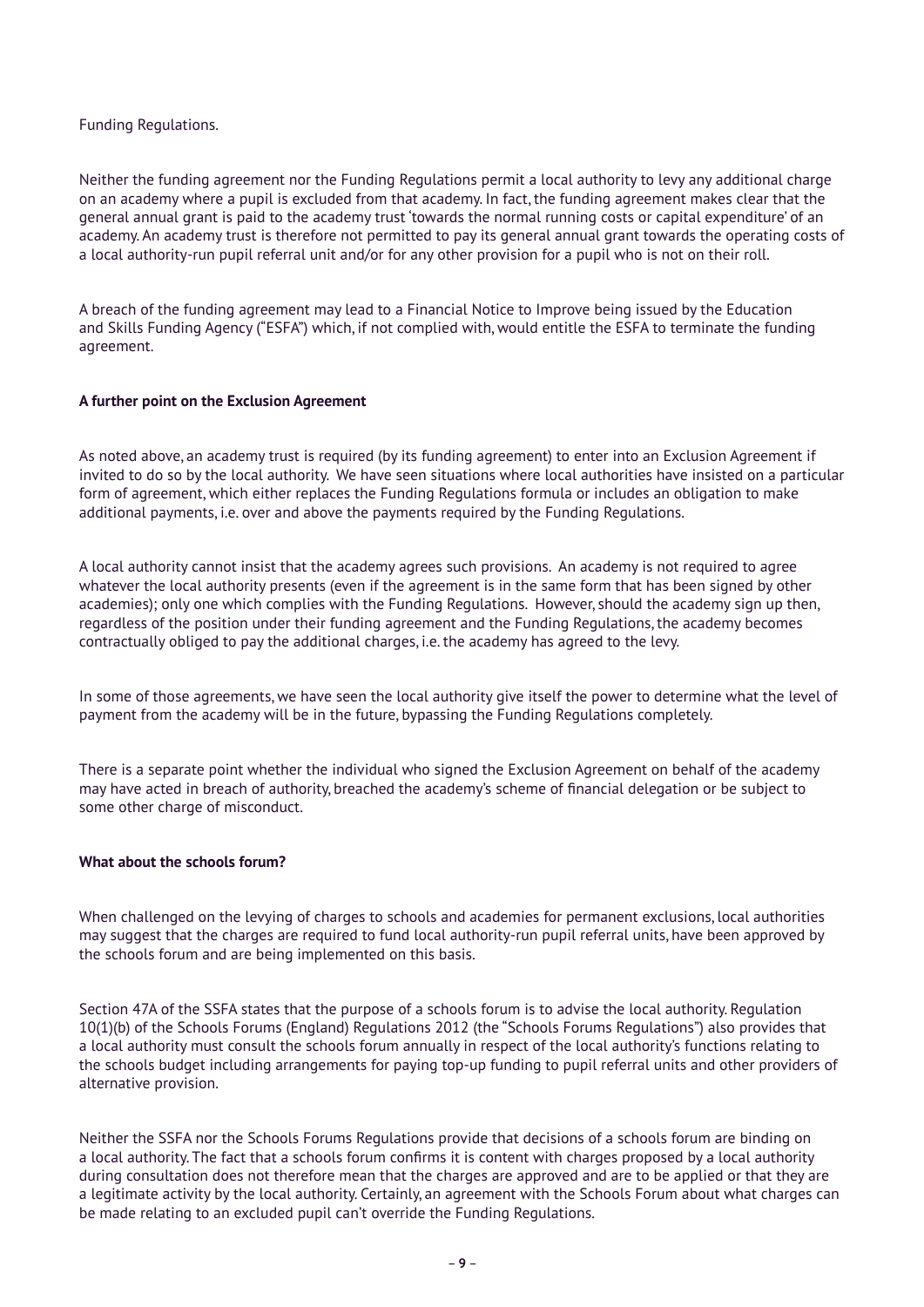What happens on a review of a permanent exclusion?

Whilst local authorities are not permitted to change the statutory calculation required by the Funding Regulations, the School Discipline (Pupil Exclusions and Reviews) (England) Regulations 2012 do permit a review panel to order

- an academy trust to pay to the local authority or
- a local authority to adjust a maintained school's budget by

the sum of £4,000 if, following a decision by the panel to quash the original decision to exclude, the academy trust or the governing body (in the case of a maintained school) reconsiders the exclusion and decides not to reinstate the pupil or fails to reconsider the exclusion. These are the only circumstances where a charge may be levied in relation to exclusion.

#### **In summary**

The increasing trend for local authorities to levy charges on schools and academies for permanent exclusions, whether to fund local authority-run pupil referral units or otherwise, is not permitted by the Funding Regulations or by an academy trust's funding agreement, even where the Schools Forum is content with the charges proposed by the local authority.

Local authorities need to come clean about how and why these charges are made and not mislead schools and academies about the power of the local authority to raise such charges, if not under the Funding Regulations.

While schools and academies may understandably feel morally obliged to pay the charge to ensure there is suitable alternative provision for excluded pupils, there are therefore clear grounds why the charges need not be paid, particularly in the current climate of austerity and financial constraint which affects schools and academies, as well as local authorities.

However, schools and academies, and the Schools Forum, must also recognise that they do have the right to challenge any perceived inefficiencies in the delivery of alternative local authority provision which may be one cause of the increase in levies the schools and academies are called upon to pay.

### **A guide to the exclusions procedure**

The key elements of the, often either misunderstood or not properly implemented, exclusions procedure for maintained schools and academies.

In our work with schools and academies, we encounter situations where exclusions procedure is not correctly implemented or is simply misunderstood. This article summarises the key elements of the exclusions procedure for maintained schools and academies under the Education Act 2002 (the "Act") and the School Discipline (Pupil Exclusions and Reviews) (England) Regulations 2012 (the "Regulations"). The procedure for pupil referral units and alternative provision academies is different and so not covered.

In this note, references to "governing body" include the governing body of a maintained school and the board of directors/trustees of an academy trust, as applicable.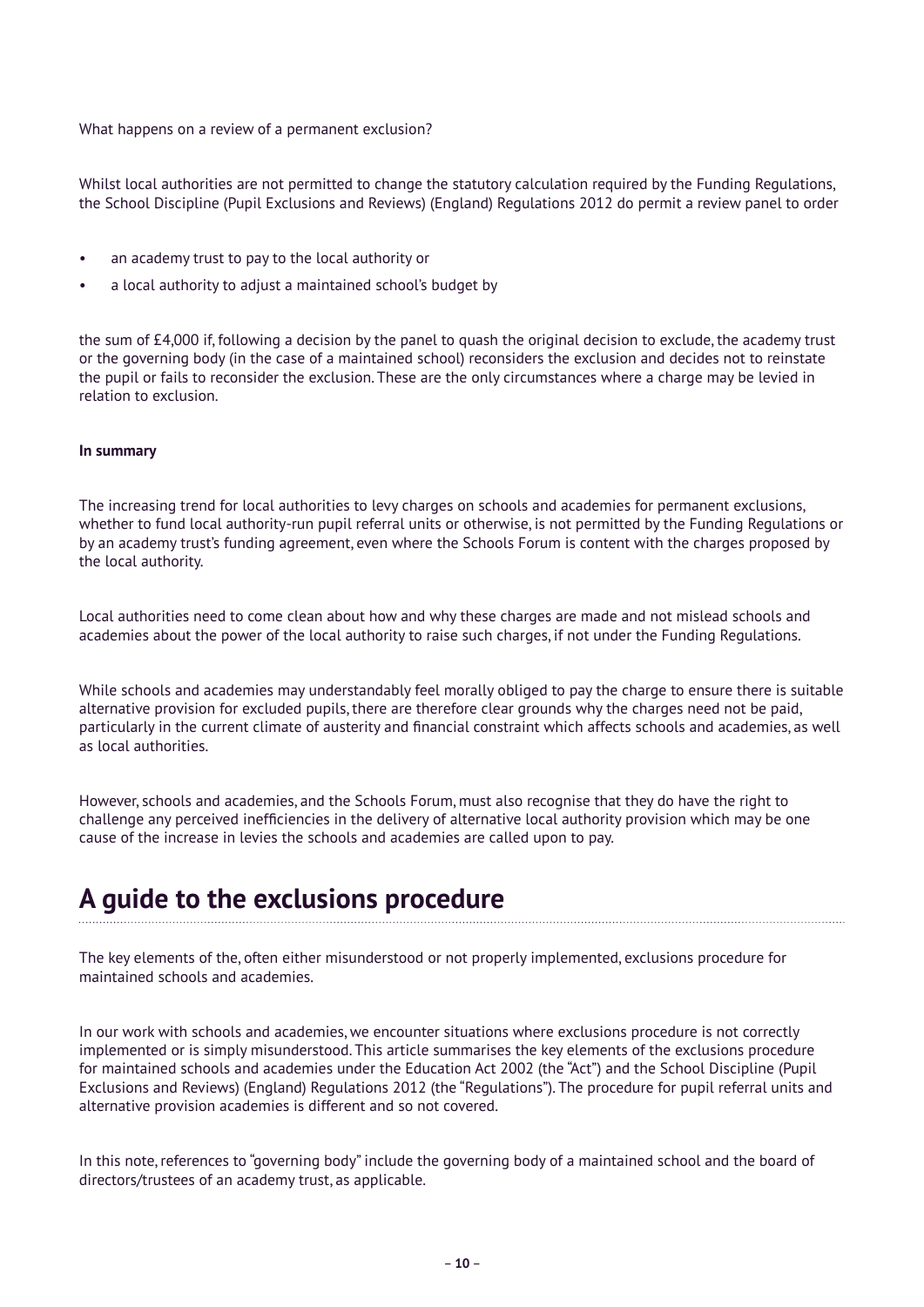#### **Key elements of the exclusions procedure**

#### **Stage 1: Head teacher decision**

The head teacher decides whether to exclude a pupil for a fixed period or permanently and, when establishing any fact, decides whether that fact is established on the balance of probabilities.

A pupil may not be excluded for one or more fixed periods if the result would be to exclude the pupil for more than 45 days in any school year.

It is key that any decision takes proper account of any possible disability discrimination and the duty to make reasonable adjustments.

#### **Stage 2: Head teacher informs**

Without delay, the head teacher must inform the parent (or pupil, if aged 18) of:

- the period of exclusion and the reasons for it;
- that they (and the pupil, if aged under 18) may make representations to the governing body; and
- the procedure for making representations.

Where the exclusion is permanent or the pupil will be excluded for more than 5 days in any term or miss a public exam or National Curriculum test, the head teacher must also inform the governing body and local authority of the period of the exclusion (with reasons) and inform the parent (or pupil, if aged 18) that they may attend the governing body and be represented and accompanied by a friend.

#### **Stage 3: Governing body decision**

#### Governing body informed by head teacher

Where the head teacher has informed the governing body of

- a permanent exclusion,
- an exclusion where, as a result, the pupil would be excluded for a total of more than 15 school days in any term or would lose the opportunity to take a public exam or a National Curriculum Test or
- an exclusion where, as a result, the pupil would be excluded for a total of more than 5 school days in any term and the parent (or pupil, if aged 18) makes representations to the governing body,

the governing body must decide whether the pupil should be reinstated and, if so, whether immediately or by a particular date and do so:

- within 15 school days of a permanent exclusion or an exclusion for a fixed period where the pupil will be excluded for more than 15 school days in any term or miss a public exam or National Curriculum test; or
- within 50 school days of an exclusion for a fixed period where the pupil will be excluded for more than 5 (but not more than 15) school days in any term and the parent (or pupil, if aged 18) has made representations to the governing body.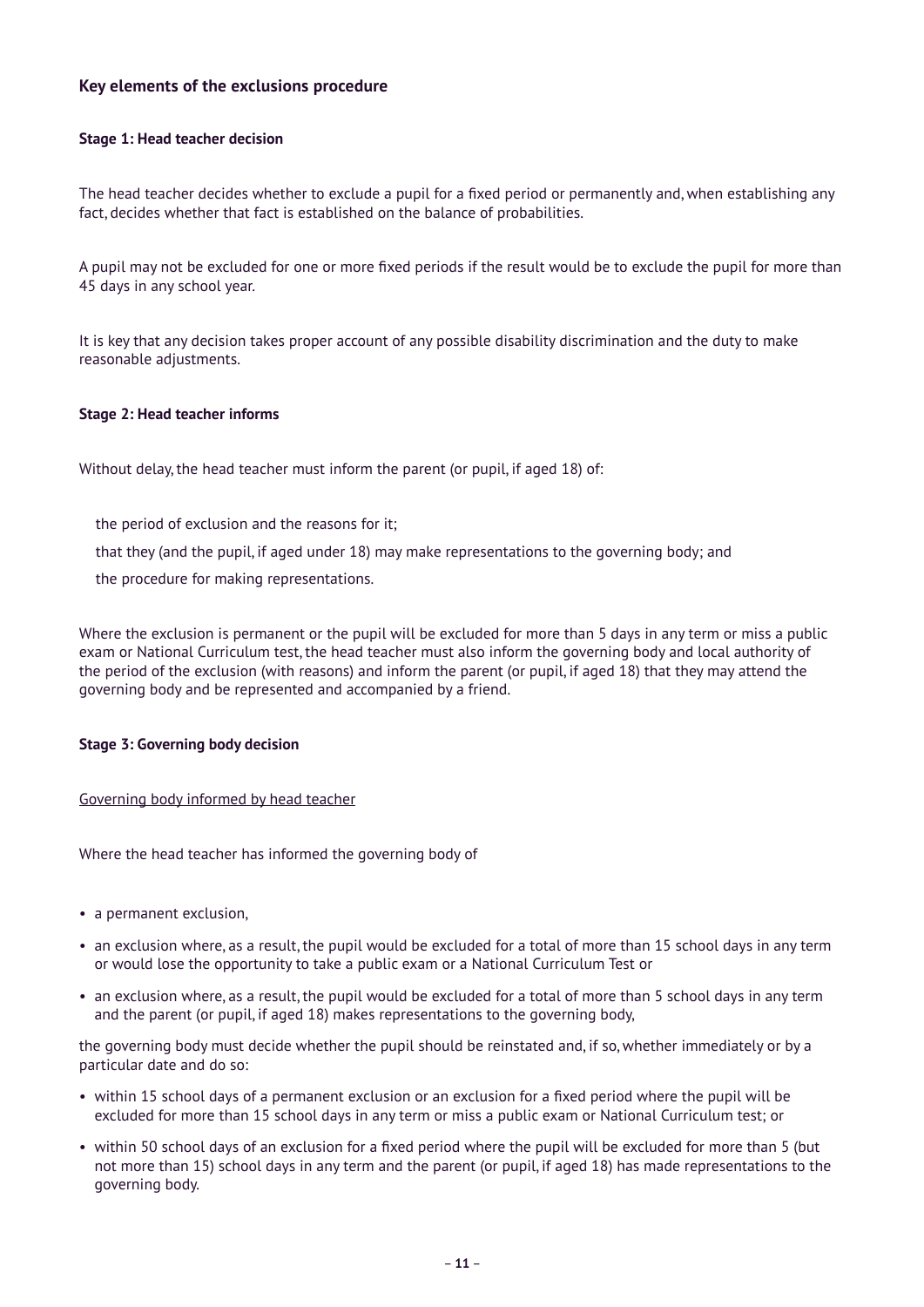When making its decision, the governing body must:

- consider the pupil's interests and circumstances;
- have regard to the interests of other pupils and persons working at the maintained school or academy;
- consider any representations made to it by or on behalf of the parent (or pupil, if aged 18), the head teacher or (for a maintained school) the local authority; and
- take reasonable steps to arrange a meeting to consider the exclusion when the head teacher, the parent (or pupil, if aged 18), the local authority (in the case of a maintained school) and, if requested by the parent (or pupil, if aged 18) at an academy, their representative or friend and a representative of the local authority are able to attend and make representations.

When establishing any fact, the governing body must decide whether that fact is established on the balance of probabilities.

Where the pupil will miss a public exam or National Curriculum test, the governing body must, so far as is reasonably practicable, decide if the pupil should be reinstated before the date of the exam or test.

#### **Governing body not informed by head teacher**

Where the head teacher is not required to inform the governing body of the exclusion (with reasons) - because the pupil has been excluded for less than 5 days in any term and will not miss a public exam or National Curriculum test - but the governing body receives representations from the parent (or pupil, if aged 18), the governing body must consider those representations.

#### **Stage 4: Reinstatement**

#### **Pupil reinstated**

If the governing body decides that the pupil should be reinstated, it must (without delay):

direct the head teacher to reinstate the pupil; and

inform the parent (or pupil, if aged 18) and the local authority of itsdecision (with the reasons) in writing.

The head teacher must comply with the direction by the governing body.

#### **Pupil not reinstated**

If the governing body decides not to reinstate the pupil, it must (without delay) inform the parent (or pupil, if aged 18), head teacher and local authority of its decision (with the reasons) in writing.

Where the pupil is permanently excluded, the governing body must also confirm to the parent (or pupil, if aged 18) in writing:

- that the exclusion is permanent;
- that the parent (or pupil, if aged 18) may apply for the decision of the governing body to be reviewed by a review panel and may require the local authority (in the case of a maintained school) or the academy trust (in the case of an academy) to appoint a special educational needs ("SEN") expert to advise the panel);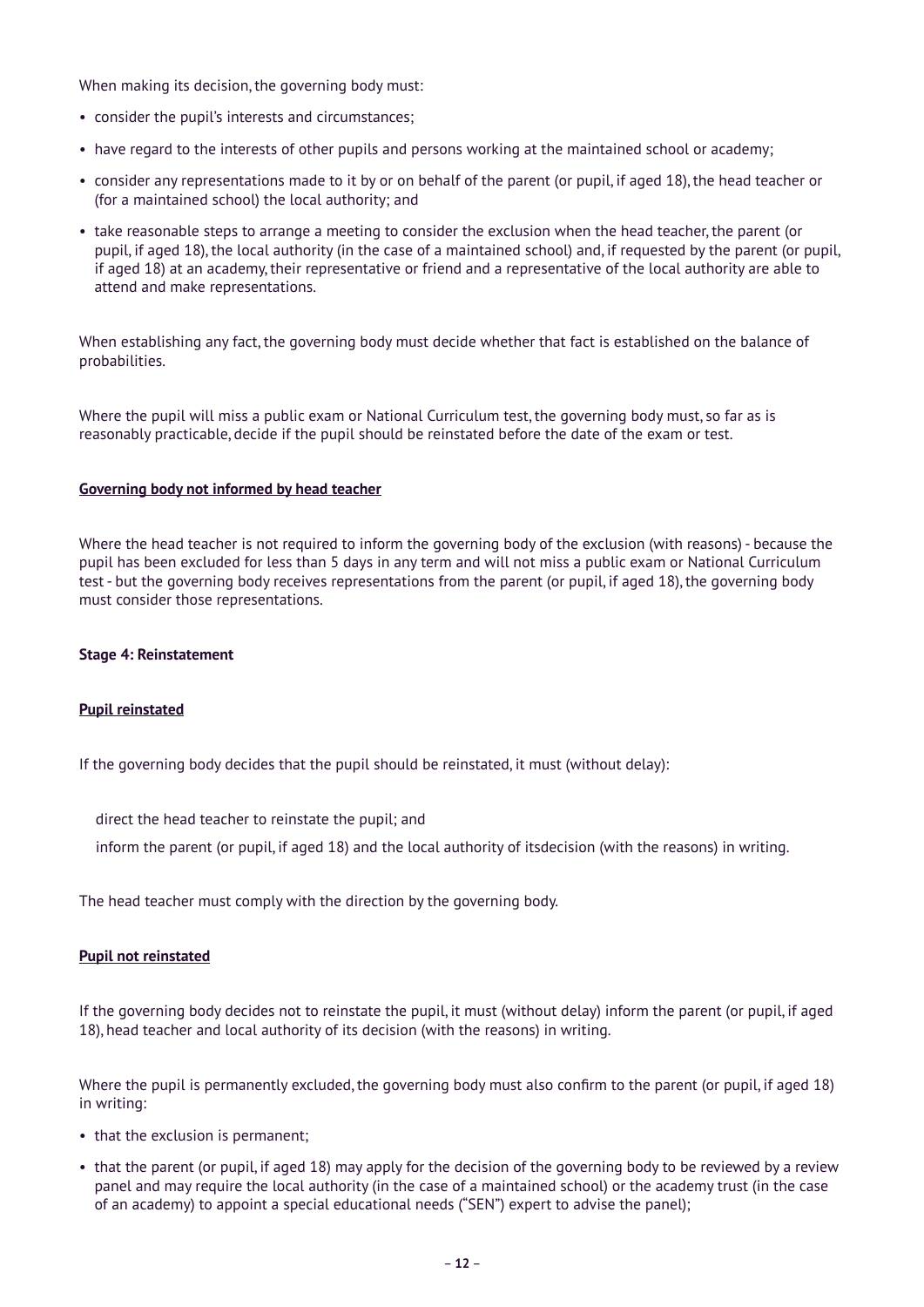- the role of the SEN expert in relation to the review;
- the procedure for applying for a review:
- that the parent (or pupil, if aged 18) may appoint someone to represent them at the review; and
- that the parent (or pupil, if aged 18) may claim under the Equality Act 2010 (with the time period for a claim) where they believe there has been unlawful discrimination.

#### **Stage 5: Review panel**

#### **Arrangements**

Where the parent (or pupil, if aged 18) applies for a review within 15 school days of receiving notice of the governing body decision, the local authority (in the case of a maintained school) or the academy trust (in the case of an academy) must:

- make arrangements for the review of the governing body decision; and
- if requested by the parent (or pupil, if aged 18) when they apply for a review, appoint an SEN expert to advise impartially on how SEN may be relevant to the exclusion.

#### **Constitution**

The review panel must consist of 3 or 5 members appointed by the local authority (for a maintained school) or the academy trust (for an academy) from:

- persons who have never worked in a school in a paid capacity ("Group 1");
- head teachers (or persons who have held that position during the last 5 years) ("Group 2"); and
- persons who are or have been a governor of a maintained school, a member of a pupil referral unit management committee or a trustee/director of an academy trust where they have served in that capacity for at least 12 consecutive months within the last 5 years and have not been a teacher or a head teacher in any school in the last 5 years ("Group 3").

For a panel of 3 members, one member is drawn from each Group.

For a panel of 5 members, one member is drawn from Group 1 and two members are drawn from each of Group 2 and Group 3.

The panel may not include:

- any member or director of the local authority or the governing body (in the case of a maintained school) or the academy trust (in the case of an academy);
- the head teacher of the maintained school or academy in question (or any person who has held that position within the last 5 years);
- an employee of the local authority or the governing body (in the case of a maintained school) or the academy trust (in the case of an academy) other than the head teacher of another maintained school or academy); or
- anyone who has had any connection with the parent (or pupil, if aged 18), the pupil, the incident leading to the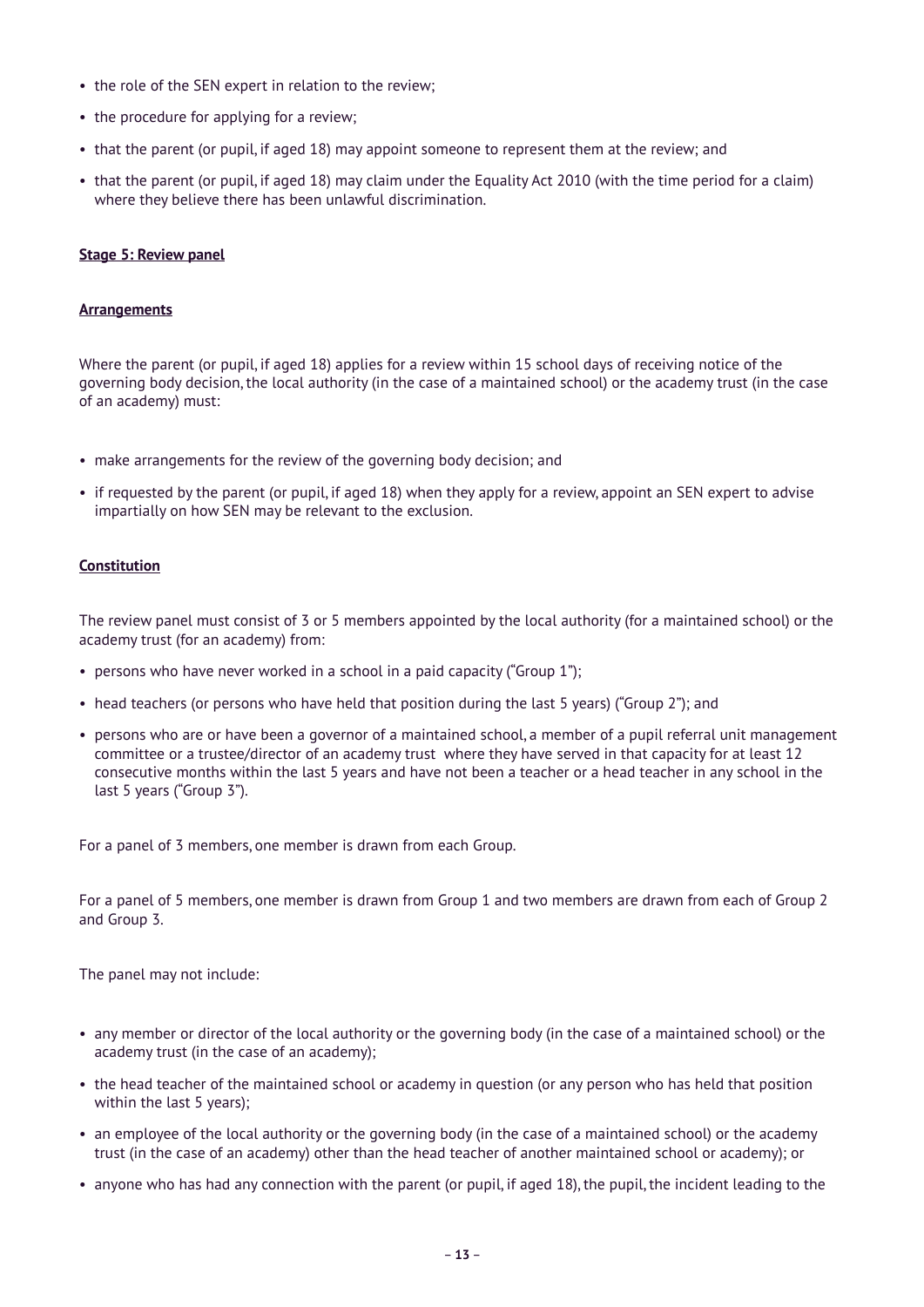exclusion or the maintained school, local authority or governing body (in the case of a maintained school), orthe academy or academy trust (in the case of an academy) which might reasonably be taken to raise doubts about that person's impartiality.

#### **Training**

During the last 2 years, each member of the review panel must have received sufficient information and instruction to know and understand:

- the requirements of legislation and statutory guidance governing exclusions;
- the role of the chair of a review panel;
- the role of the clerk to a review panel;
- the relevant effect of the Equality Act 2010;
- the requirement to act compatibly with human rights under the Human Rights Act 1998 and the Convention for the Protection of Human Rights and Fundamental Freedoms; and
- the need to observe procedural fairness and the rules of natural justice.

#### **Clerking**

The local authority (for a maintained school) or the academy trust (for an academy) may appoint a clerk to advise the review panel and the parties to the review on the procedure for the review and the law and statutory guidance relating to exclusions.

The clerk must have received sufficient information and instruction, during the last 2 years, to meet the above training requirements for panel members.

The clerk must make reasonable efforts to provide all parties with copies of relevant documents at least 5 school days before the start of the review.

#### **Decision**

The review panel may:

- uphold the decision of the governing body;
- recommend that the governing body reconsiders the exclusion; or
- if it considers that the decision of the governing body was flawed in light of the principles applicable on application for judicial review, quash the decision of the governing body and direct them to reconsider the exclusion.

The review panel must consider the pupil's interests and circumstances and have regard to the interests of other pupils and persons working at the maintained school or academy.

When establishing any fact, the review panel must decide whether that fact is established on the balance of probabilities.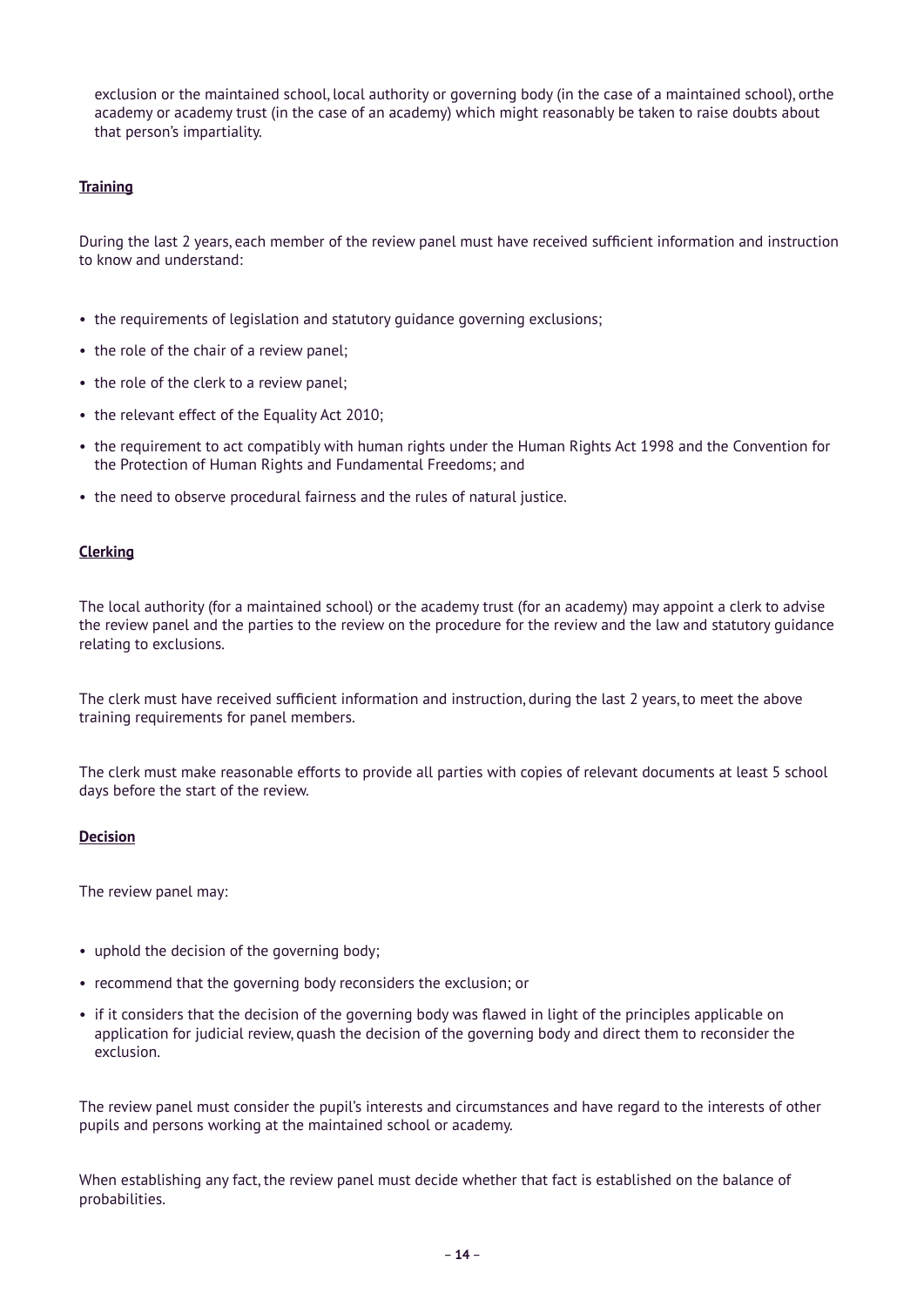The decision of the review panel is binding on the parent (or pupil, if aged 18), the governing body, the head teacher and the local authority.

The review panel may direct the governing body to place a note on the pupil's educational record.

#### **Stage 6: Reconsideration by governing body**

Where the review panel

- recommends that the governing body reconsiders a decision not to reinstate a pupil who has been permanently excluded or
- quashes the governing body decision and directs the governing to reconsider the matter,

the governing body (within 10 school days of receiving notice of the review panel decision) must reconvene to reconsider the exclusion.

When establishing any fact, the governing body must decide whether that fact is established on the balance of probabilities.

The governing body must inform the parent (or pupil, if aged 18), the head teacher and the local authority of their reconsidered decision.

Where the panel quashed the governing body decision but the governing body reconsiders the exclusion and decides not to reinstate the pupil or the governing body fails to reconsider the exclusion within 10 school days of receiving notice of the review panel decision, the review panel may order the local authority (for a maintained school) to adjust the school's budget share by £4,000 or order the academy trust (in the case of an academy) to pay £4,000 to the local authority.

#### **Closing remarks**

Given the recent media spotlight on the high rate of exclusions, including the higher incidence of exclusion of disadvantaged and SEND pupils, it is more important than ever for schools and academies to follow the correct procedure when excluding a pupil, reviewing that exclusion and reconsidering the exclusion following a review panel decision. Given that the actions by a governing body following the decision of a review panel can have financial consequences for the school or academy, there is also a financial incentive for schools and academies to follow the correct procedure which cannot be overstated in the current financial climate.

### **Teacher's suspension was not in breach of contract**

Court of Appeal: employer had reasonable and proper cause to suspend pending investigation of allegations of unreasonable force against children.

#### **Can suspension be a breach of contract?**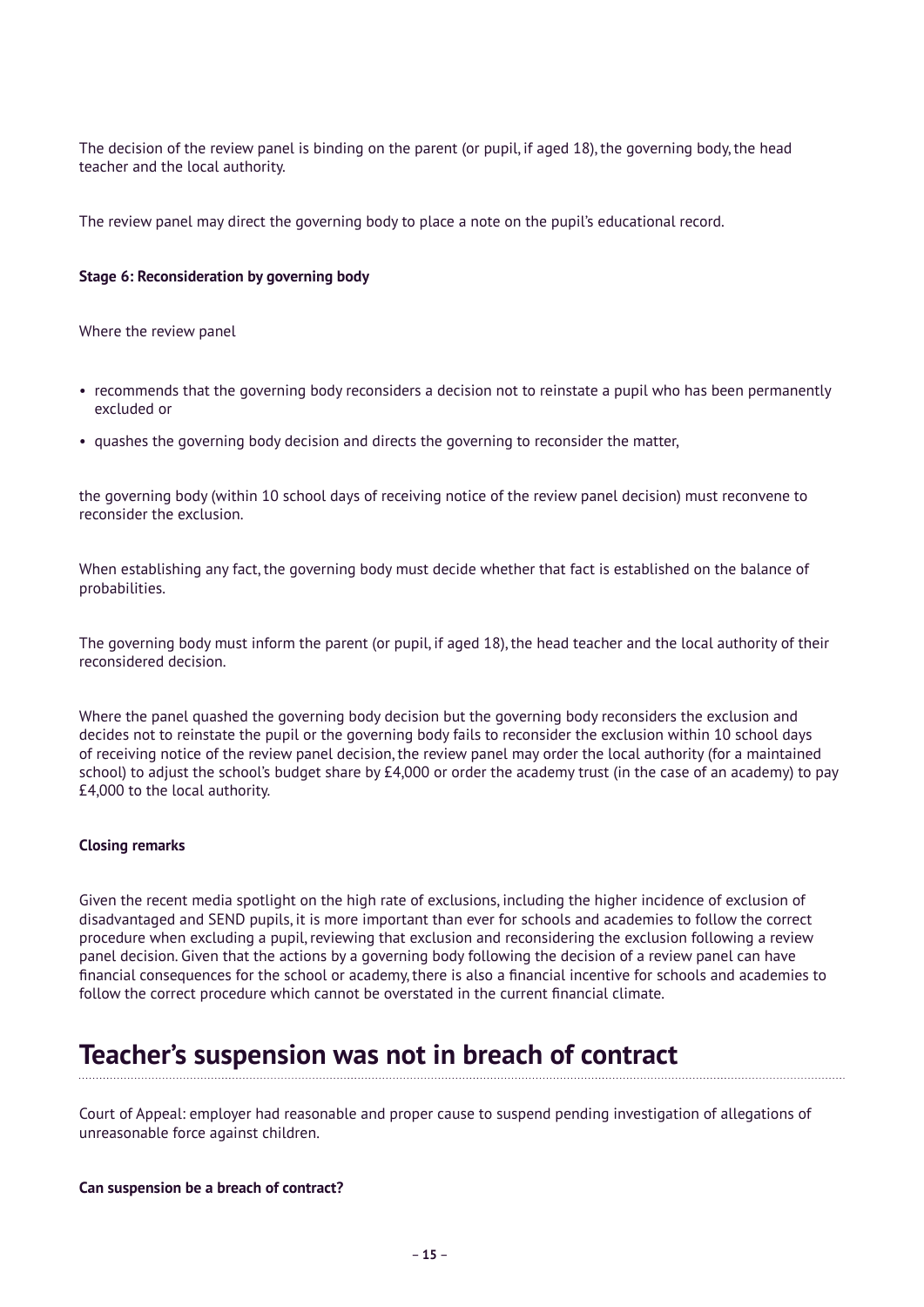Suspending an employee in some circumstances can be a breach of contract. Suspension can be in breach of the implied term of mutual trust and confidence when there is no reasonable or proper cause for suspending in the circumstances of the case.

#### **What is the implied term of mutual trust and confidence?**

Employers and employees must not, without reasonable and proper cause, act in a way which is likely to destroy or seriously damage the relationship of trust and confidence between them.

If an employer does act in this way, the employee is entitled to resign and can bring a claim based on constructive dismissal.

#### **Case details:** *[London Borough of Lambeth v Agoreyo](https://www.bailii.org/ew/cases/EWCA/Civ/2019/322.pdf)*

Ms Agoreyo worked as a year 2 teacher at a community primary school in Lambeth for a total of five weeks. Two of the children in her class showed challenging behaviour. Very early in Ms Agoreyo's employment, she communicated with other members of staff to ask for help in managing these children.

Over a two week period there were three incidents during which it was alleged by other staff, including a teaching assistant working with the class, that Ms Agoreyo had used unreasonable force to remove the children from the classroom. It was alleged, for example, that Ms Agoreyo had dragged a child "very aggressively" and picked a child up in a "heavy-handed" way.

During this period, Ms Agoreyo asked for help from the headteacher in encouraging other staff to provide support in dealing with these children. The headteacher assured her that support would be put in place. Following the last of the three incidents, the headteacher outlined the steps she proposed to take to support Ms Agoreyo.

Four days after this communication from the headteacher, and before some of the support plan had been put in place, the executive head suspended Ms Agoreyo pending investigation of the incidents. Ms Agoreyo resigned on the same day. She brought a claim for breach of contract in the County Court.

The County Court did not agree with the claimant. In the light of the seriousness of the allegations and the employer's overriding duty to protect the children in its care, the judge concluded that there was reasonable and proper cause for the suspension and so no breach of the implied term of mutual trust and confidence.

The claimant appealed to the High Court which overturned the judgment of the County Court. The High Court decided that there had been a breach of contract as there was no necessity to suspend the claimant in circumstances where the headteacher had inquired about two of the incidents and concluded that no more than reasonable force had been used.

On further appeal to the Court of Appeal, the decision of the County Court was reinstated. The Court of Appeal held that the High Court judge had applied the wrong test. The key question is whether the employer has reasonable and proper cause to suspend. There is no requirement for the suspension to be necessary. The Court of Appeal held that the County Court judge was entitled to find that there was reasonable and proper cause for the suspension in this case.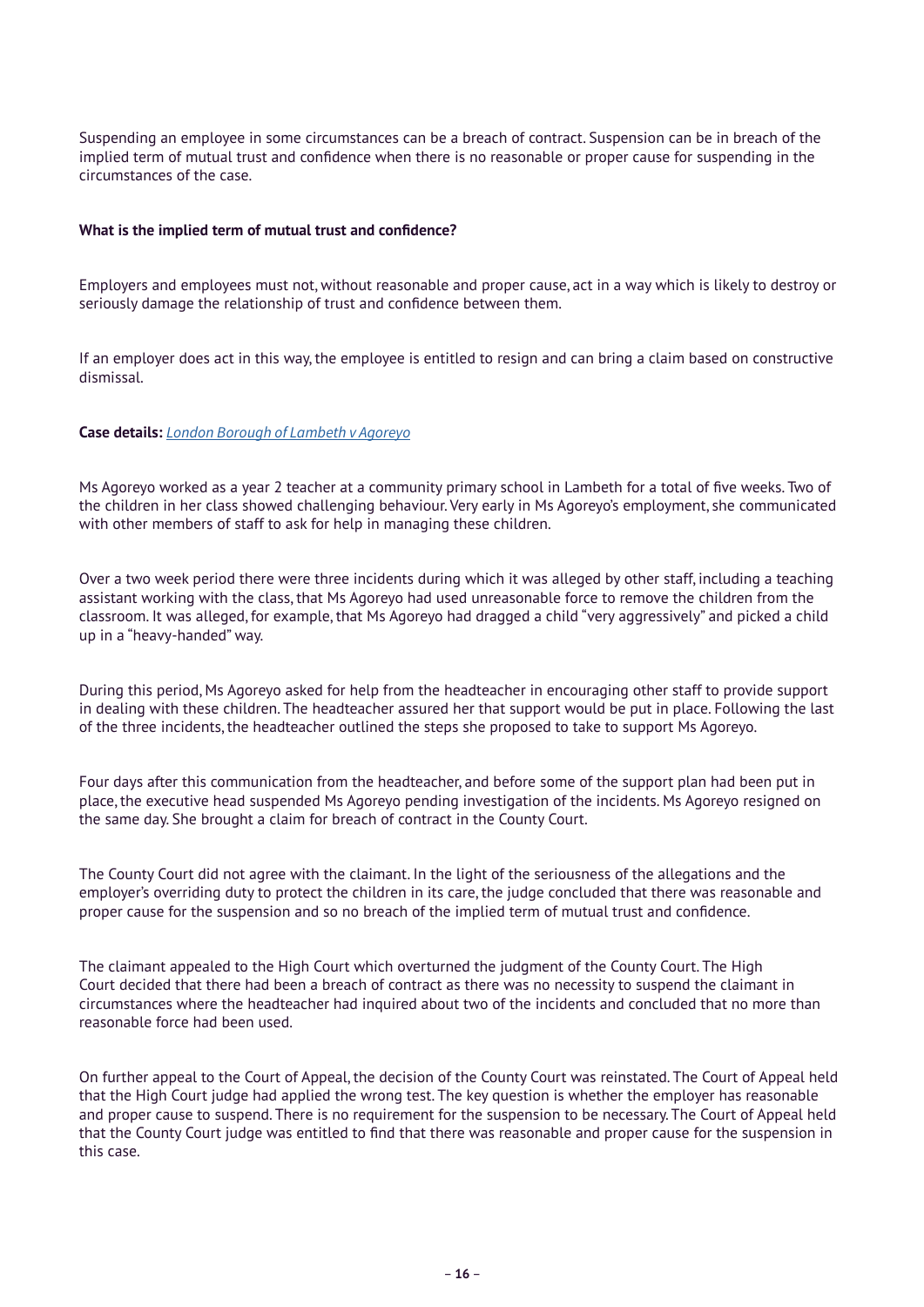Many employers will use template suspension letters which include a statement that suspension is a "neutral act". Employers should be aware that this is not the way a court or tribunal will view the matter. Case law makes clear that suspension can be an act which is likely to destroy or damage the relationship of trust and confidence between employer and employee. This may be particularly the case where the employee is working in a sector such as teaching, where professional reputation could feasibly be destroyed by speculation on the reasons for suspension.

The Court of Appeal in this case suggested that it is effectively irrelevant whether suspension is described as a neutral act or not. The relevant question is simply whether there is reasonable and proper cause to suspend. That question can only be answered by looking at the circumstances of the suspension.

Employers should note that the *[ACAS Code of Practice on Disciplinary and Grievance Procedures](http://www.acas.org.uk/index.aspx?articleid=2174)* stipulates that employers should make clear that suspension is not a disciplinary sanction. It is important that suspension letters make this clear and state that suspension does not imply any assumption of guilt.

#### **When will there be reasonable and proper cause to suspend?**

The decision to suspend should not be "knee-jerk" or automatic. Because of the risk of breaching the employment contract, an employer should give careful thought to whether it is reasonable to suspend on a case by case basis. It is likely to be reasonable only where the employee's presence at work will pose a risk to the organisation, its staff or the people it works with; or where there is a risk that the employee will interfere with the investigation. It is important to carry out an initial investigation before suspension in order to be able to assess these risks.

Alternatives to suspension should be considered such as moving the employee temporarily to different work or increasing supervision. If the decision is made to suspend, it is advisable to make a written note of the reasons for this decision. Suspension should be for as short a period as possible and should be regularly reviewed. It could also be in breach of contract to keep someone on suspension after facts come to light suggesting there is no risk in them being at work.

The Court of Appeal made reference to the case of Gogay v Hertfordshire County Council [2000] EWCA Civ 288. In this case a residential care worker was suspended following allegations of sexual abuse from a "troubled" child in a children's home. It was held that suspension of Ms Gogay before further investigations were carried out and without considering alternatives to suspension was in breach of the implied term of trust and confidence. In Agoreyo, the court pointed to the fact that the allegations against Ms Gogay were rather unclear, came from the alleged victim, and were not corroborated by others. By contrast, the allegations against Ms Agoreyo had been made by two members of staff and related to three separate incidents concerning two children. In this case, it was reasonable for the school to believe from initial investigations that there would be a risk to children if Ms Agoreyo was not suspended.

Employers should also be aware that the unreasonable use of suspension could found other claims. For example, it could be argued to be unfavourable treatment in a discrimination claim, particularly where other employees have not been suspended in similar circumstances. In an unfair dismissal claim, an employee could argue the suspension itself, or the way it was managed, made the dismissal procedurally unfair. In that case, the tribunal would consider whether the use of suspension was fair in the circumstances. Having a contemporary note of the employer's very good reasons for suspension will help employers to defend such claims.

### **Council's "evisceration" of details in a child's Education and Health Care Plan was unlawful**

School successfully challenges council's alteration of an Education and Health Care Plan and naming of an unsuitable school.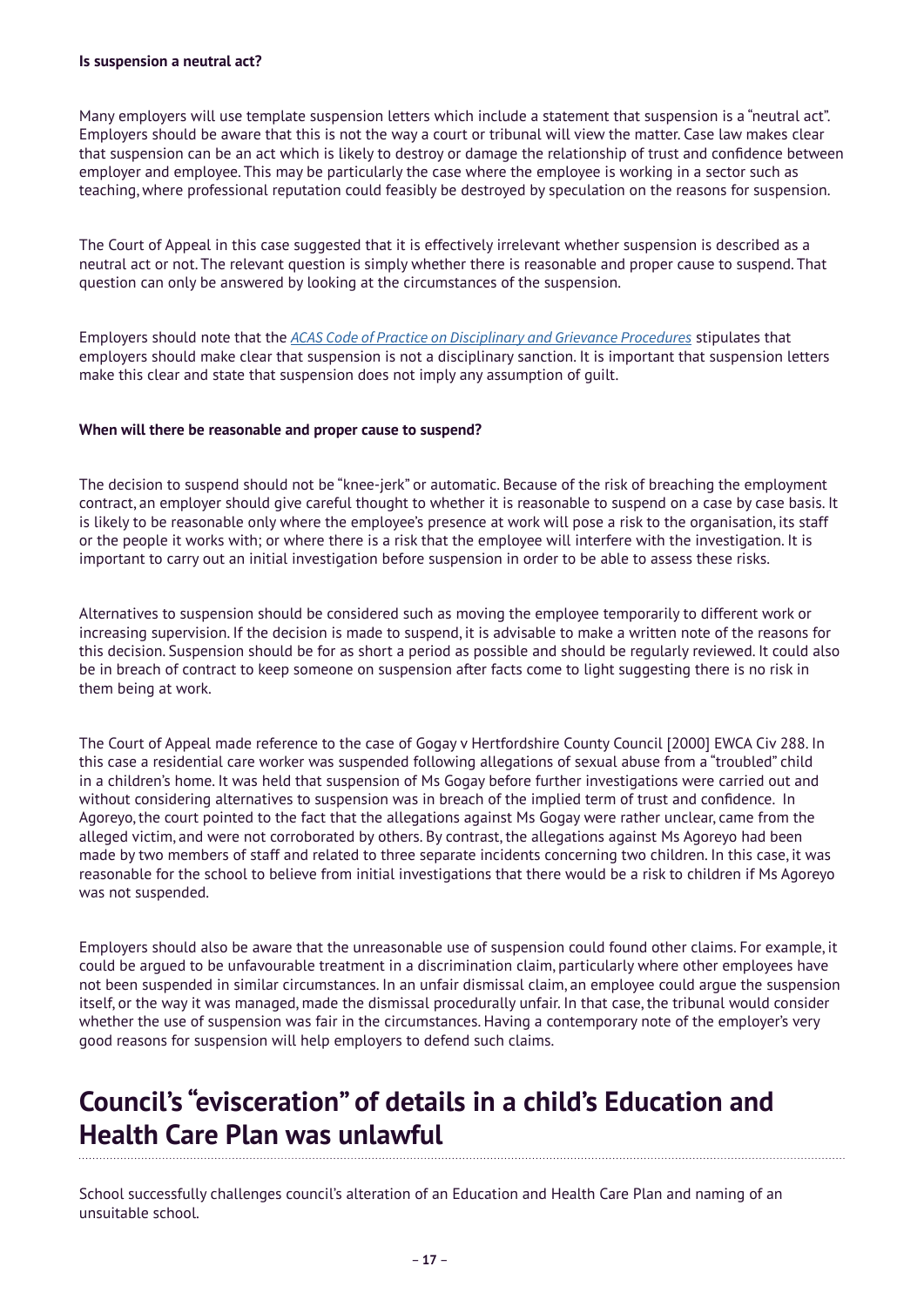#### **Local authority obligations**

When dealing with EHCPs, local councils have various statutory obligations. For example, councils have a duty to make sure that the EHCP provides for mainstream education for a child or young person unless that is incompatible with the wishes of the child's parent or the young person themselves, or it is incompatible with the education of others. Further, the local authority has a duty to ensure that the specified educational provisions outlined in the EHCP are provided. EHCPs must be reviewed every 12 months and must be re-assessed in certain circumstances, including when the named school requests it.

The *[SEND Code of Practice 2015](https://www.google.com/url?sa=t&rct=j&q=&esrc=s&source=web&cd=2&ved=2ahUKEwiPp9iBkLTgAhUCQxUIHejvB_EQFjABegQICRAC&url=https%3A%2F%2Fassets.publishing.service.gov.uk%2Fgovernment%2Fuploads%2Fsystem%2Fuploads%2Fattachment_data%2Ffile%2F398815%2FSEND_Code_of_Practice_January_2015.pdf&usg=AOvVaw3rjVRRCwK9QjGaVNwzw2z5)* sets out at section 9.69 what should be included in an EHCP. Section F of the EHCP should include the detailed and specific educational provision required by the child.

#### *[Case details](https://www.google.com/url?sa=t&rct=j&q=&esrc=s&source=web&cd=1&ved=2ahUKEwjZxtWikLTgAhXWSxUIHRZpBrkQFjAAegQIARAC&url=https%3A%2F%2Fwww.11kbw.com%2Fwp-content%2Fuploads%2F2019.02.04-Academy-Trust-v-Medway-FINAL.pdf&usg=AOvVaw1YMqwXKDsV-BOe6wiQ5UzB)*

Upon the child, who suffered from Autism Spectrum Disorder, moving to Medway from Greenwich, the EHCP that was previously in place was transferred to Medway Council. The council asked a school to accept the child, but they refused on the grounds that they were unsuitable, as they were unable to provide for the child's needs identified in the EHCP, such as lego therapy, a sensory room, and staff trained in signing and Picture Exchange Communication System (PECS).

Medway Council subsequently amended the EHCP, removing large sections that gave details of required provision for the child. It also named the school in the EHCP so that it would be legally bound to accept the child.

The school argued against the council's actions on two main fronts. First, that the changes that were made to the special educational provisions section of the EHCP were beyond what could be reasonably made. Secondly, due to the lack of detail in Section F, it was impossible for the council to comply with its legal duty to consult with the school on its suitability for the child.

#### **The decision**

The High Court held that the local authority acted unreasonably when it "eviscerated" the ECHP and named the school, despite it being unsuitable for the child. Consequentially, the Court ordered the ECHP to be quashed, and the previous version re-instated, whilst the local council arranged for the child's attendance at an appropriate school.

#### **Comment**

This is a rare example of a judicial review challenge of a local authority's decisions relating to special educational needs provision.

Chris Billington, Head of Education at Wrigleys comments: "This judgment makes interesting reading, particularly in clarifying the qualified right of a child with special educational needs to attend a mainstream school. It is important to note that, where there is no mainstream school in the area which is suitable for the child, the local authority has an obligation to make a mainstream school suitable at the cost of the local authority."